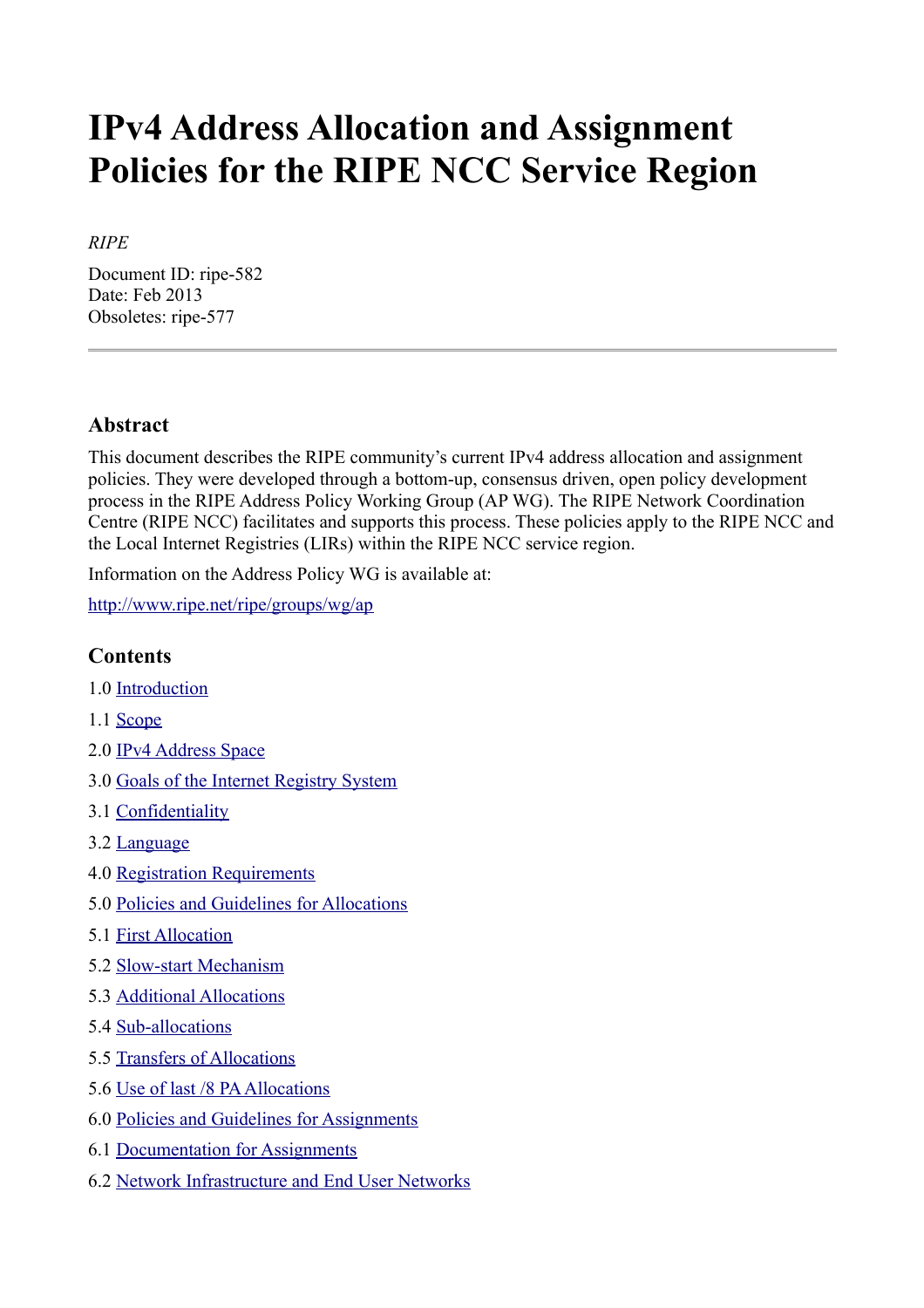- 6.3 [Utilisation Rates](#page-7-4)
- 6.4 [Reservations Not Supported](#page-7-3)
- 6.5 [Administrative Ease](#page-7-2)
- 6.6 [Validity of an Assignment](#page-7-1)
- 6.7 [Efficiency](#page-8-3)
- 6.8 [Renumbering](#page-8-2)
- 6.9 [Anycasting TLD and Tier 0/1 ENUM Nameservers](#page-8-1)
- 6.10 [Provider Independent IPv4 Assignments for Multihoming](#page-8-0)
- 7.0 [Assignment Window](#page-9-0)
- 8.0 [PA vs. PI Address Space](#page-10-0)
- 9.0 [Record Keeping](#page-11-0)
- 10.0 [LIR Audit](#page-12-1)
- 11.0 [Closing an LIR by the RIPE NCC](#page-12-0)

#### <span id="page-1-0"></span>**1.0 Introduction**

The RIPE NCC is an independent association and serves as one of five Regional Internet Registries (RIRs). Its service region incorporates Europe, the Middle East, and Central Asia. The RIPE NCC is responsible for the allocation and assignment of Internet Protocol (IP) address space, Autonomous System Numbers (ASNs) and the management of reverse domain names within this region. The distribution of IP space follows the hierarchical scheme described in the document "[Internet](https://www.ripe.net/internet-coordination/internet-governance/internet-technical-community/the-rir-system) [Registry System"](https://www.ripe.net/internet-coordination/internet-governance/internet-technical-community/the-rir-system).

#### <span id="page-1-2"></span>**1.1 Scope**

This document describes the policies for the responsible management of globally unique IPv4 Internet address space in the RIPE NCC service region. The policies documented here apply to all IPv4 address space allocated and assigned by the RIPE NCC. These policies must be implemented by all RIPE NCC member LIRs.

This document does not describe policies related to AS Numbers, IPv6, Multicast, or private address space. Nor does it describe address distribution policies used by other RIRs. The RIPE community's policies for ASN assignment and IPv6 are published in the RIPE Document Store at:

<http://www.ripe.net/ripe/docs/policy>

#### <span id="page-1-1"></span>**2.0 IPv4 Address Space**

For the purposes of this document, IP addresses are 32-bit binary numbers used as addresses in the IPv4 protocol. There are three main types of IPv4 addresses:

- 1. Public IP addresses are assigned to be globally unique according to the goals described in Section 3 of this document.
- 2. Some address ranges are set aside for the operation of private IP networks. Anyone may use these addresses in their private networks without registration or co-ordination. Hosts using these addresses cannot directly be reached from the Internet. Such connectivity is enabled by using the technique known as Network Address Translation (NAT). Private addresses restrict a network so that its hosts only have partial Internet connectivity. Where full Internet connectivity is needed, unique, public addresses should be used.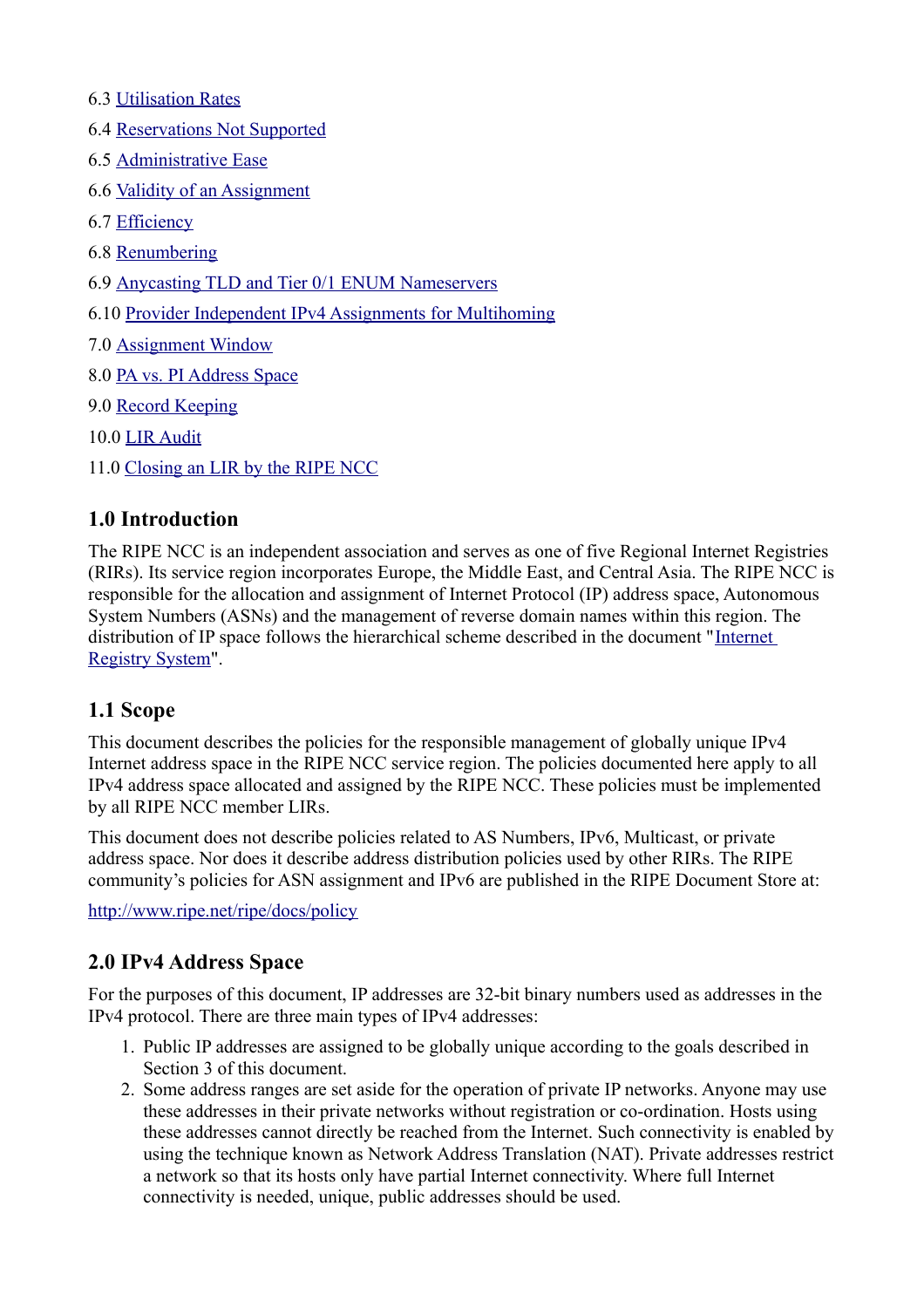For a detailed description of "Address Allocation for Private Internets" and the actual ranges of addresses set aside for that purpose, please refer to RFC 1918 found at: <ftp://ftp.ripe.net/rfc/rfc1918.txt> For information on the "Architectural Implications of NAT", please refer to RFC 2993, found at:<ftp://ftp.ripe.net/rfc/rfc2993.txt>

3. Some address ranges are reserved for special use purposes. These are described in RFC 3330 and are beyond the scope of this document. RFC 3330 can be found at: <ftp://ftp.ripe.net/rfc/rfc3330.txt>

# <span id="page-2-4"></span>**3.0 Goals of the Internet Registry System**

Public IPv4 address assignments should be made with the following goals in mind:

- 1. Uniqueness: Each public IPv4 address worldwide must be unique. This is an absolute requirement guaranteeing that every host on the Internet can be uniquely identified.
- 2. Aggregation: Distributing IPv4 addresses in an hierarchical manner permits the aggregation of routing information. This helps to ensure proper operation of Internet routing.
- 3. Conservation: Public IPv4 address space must be fairly distributed to the End Users operating networks. To maximise the lifetime of the public IPv4 address space, addresses must be distributed according to need, and stockpiling must be prevented.
- 4. Registration: The provision of a public registry documenting address space allocations and assignments must exist. This is necessary to ensure uniqueness and to provide information for Internet troubleshooting at all levels.

# <span id="page-2-3"></span>**3.1 Confidentiality**

Internet Registries (IRs) have a duty of confidentiality to their registrants. Information passed to an IR must be securely stored and should not be distributed wider than necessary within the IR. When necessary, the information may be passed to a higher-level IR under the same conditions of confidentiality.

# <span id="page-2-2"></span>**3.2 Language**

Please note that all communication with the RIPE NCC must be in English.

# <span id="page-2-1"></span>**4.0 Registration Requirements**

All assignments and allocations must be registered in the RIPE Database. This is necessary to ensure uniqueness and to support network operations.

Only allocations and assignments registered in the RIPE Database are considered valid. Registration of objects in the database is the final step in making an allocation or assignment. Registration data (range, contact information, status etc.) must be correct at all times (i.e. they have to be maintained).

## <span id="page-2-0"></span>**5.0 Policies and Guidelines for Allocations**

An allocation is a block of IPv4 addresses from which assignments are taken.

The RIPE NCC allocates enough address space to LIRs to meet their needs for a period of up to 12 months.

All LIRs receiving address space from the RIPE NCC must adopt a set of policies that are consistent with the policies formulated by the RIPE community and described in this document.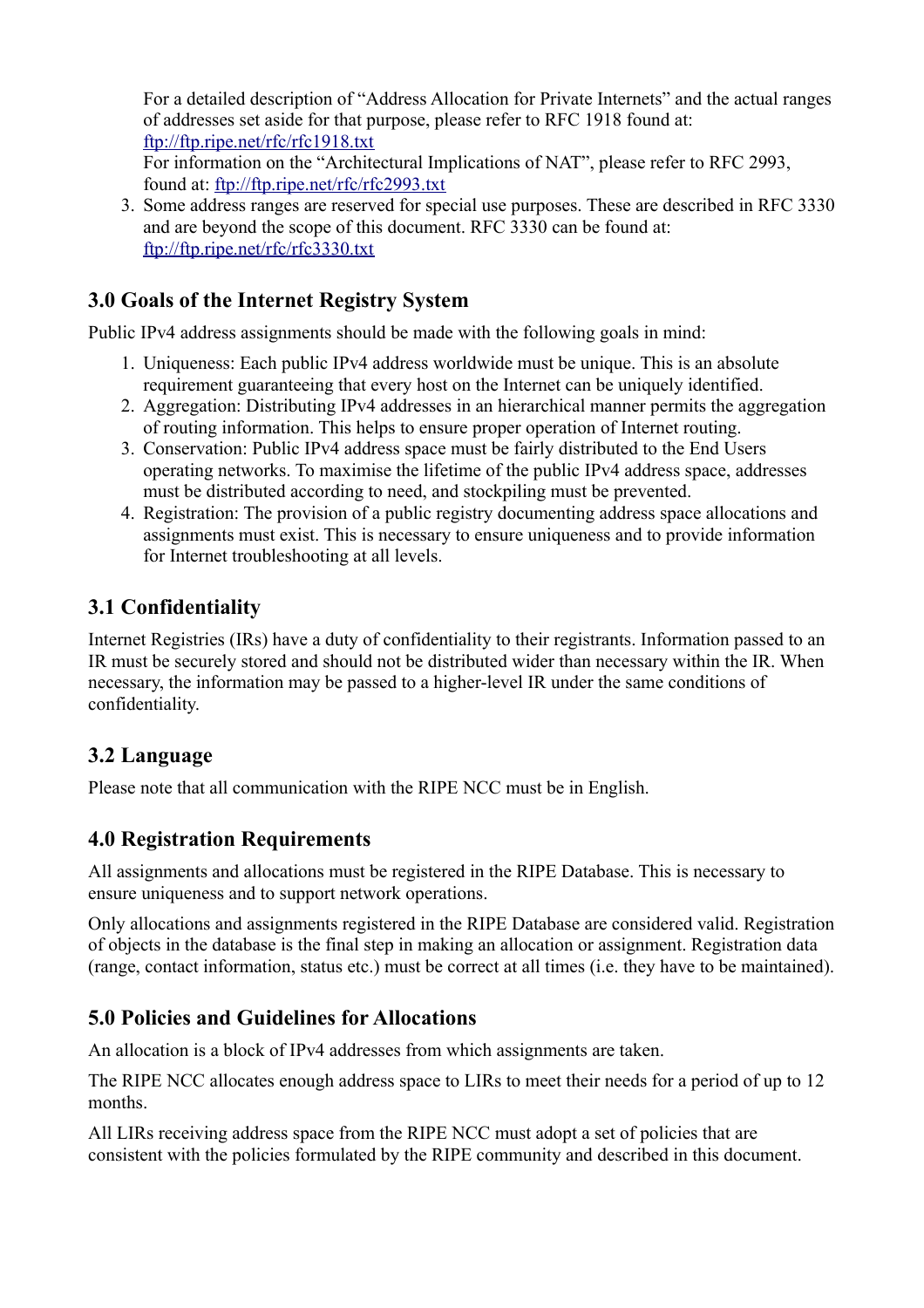# <span id="page-3-3"></span>**5.1 First Allocation**

The RIPE NCC's minimum allocation size is /21.

Details of how to join the RIPE NCC can be found in the RIPE Document ["Procedure for Becoming](http://www.ripe.net/lir-services/member-support/become-a-member/becoming-a-member-of-the-ripe-ncc) [a Member of the RIPE NCC"](http://www.ripe.net/lir-services/member-support/become-a-member/becoming-a-member-of-the-ripe-ncc)

Members can receive an initial IPv4 allocation when they have demonstrated a need for IPv4 address space.

# <span id="page-3-2"></span>**5.2 Slow-start Mechanism**

The slow-start mechanism was put into place to ensure a consistent and fair policy for all LIRs with respect to allocations.

Address space is allocated to LIRs at the rate that the addresses are sub-allocated and assigned by the LIRs. An allocation larger than the minimum size can be made if a need is demonstrated. The size of future allocations is based on the usage rate of previous allocation(s).

# <span id="page-3-1"></span>**5.3 Additional Allocations**

An LIR may receive an additional allocation when about eighty percent (80%) of all the address space currently allocated to it is used in valid assignments or sub-allocations. A new allocation can be made if a single assignment or sub-allocation requires a larger set of addresses than can be satisfied with the address space currently held by the LIR.

Reservations are not considered valid assignments or sub-allocations. It may be useful for internal aggregation to keep some address space free for future growth in addition to the actual assignment. However, the LIR must be aware that these internal reservations are not counted as valid usage. The space must be sub-allocated or assigned before the LIR can request another allocation.

To obtain a new allocation, an LIR should submit a request to the RIPE NCC using the "IPv4 Additional Allocation Request Form" available from the RIPE Document Store at:

<http://www.ripe.net/ripe/docs/add-allocation>

Additional address space will only be allocated after the information supplied with the request has been verified and a new allocation deemed necessary.

The RIPE NCC will do its best to allocate contiguous address space in order to support aggregation. This cannot be guaranteed as it depends on factors outside the RIPE NCC's influence (e.g. the number of new LIRs and the time needed to utilise the allocation).

# <span id="page-3-0"></span>**5.4 Sub-allocations**

Sub-allocations are intended to aid the goal of routing aggregation and can only be made from allocations with a status of "ALLOCATED PA". LIRs holding "ALLOCATED PI" or "ALLOCATED UNSPECIFIED" allocations may be able to convert them to PA allocations if there are no ASSIGNED PI networks within it. The meanings of the various "status:" attribute values are described in Section 9.0.

LIRs wishing to convert their allocations to PA status should contact the RIPE NCC by email at [lir](mailto:lir-help@ripe.net)[help@ripe.net.](mailto:lir-help@ripe.net)

The minimum size of a sub-allocation is /24. This is the smallest prefix length that can be reverse delegated and allows for a reasonable number of small assignments to be made by a downstream network operator.

An LIR may sub-allocate up to an IPv4 /20 (4096 addresses) to a downstream network operator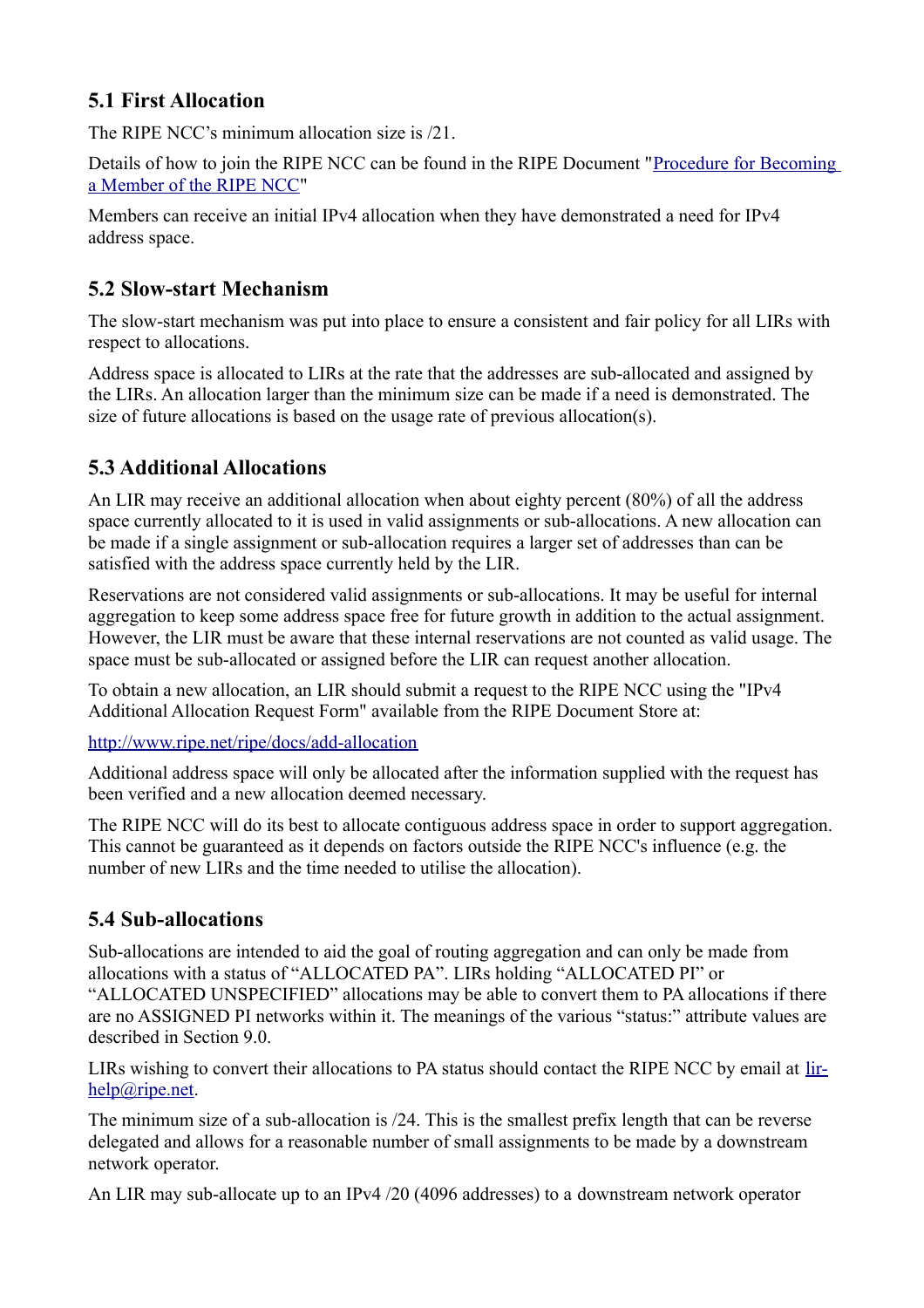every twelve months.

LIRs may make sub-allocations to multiple downstream network operators.

However, downstream network operators may receive sub-allocations totalling more than a /20 from more than one LIR.

The LIR is contractually responsible for ensuring the address space allocated to it is used in accordance with the RIPE community's policies. It is recommended that LIRs have contracts requiring downstream network operators to follow the RIPE community's policies when those operators have sub-allocations.

The RIPE NCC considers sub-allocated space as "used" when evaluating requests from the LIR for an additional IPv4 allocation. Where an LIR has made many sub-allocations with little assigned within them, the RIPE NCC will ask the LIR to justify the reasons for the sub-allocations.

LIRs should note that evaluating a request for an allocation is different from evaluating a request for an assignment. With assignments, the evaluator can see the network plans for a single organisation. With allocations, the evaluator is often presented with sales and marketing plans. The addressing requirements of individual organisations cannot be examined.

It is recommended that LIRs make use of a slow-start mechanism when making a sub-allocation for a downstream network operator. There are two main advantages to this: the LIR can ensure that the address space it sub-allocates is used efficiently; also the LIR can determine the ability of the downstream organisation to operate within the policies set by the RIPE community.

Sub-allocations form part of an LIR's aggregatable address space. As such, an LIR may want to ensure that the address space is not retained by a downstream network if the downstream network operator ceases to receive connectivity from the LIR's network. LIRs not wishing to lose address space in this way are responsible for ensuring that the status of the sub-allocation is clear in any contracts between the LIR and the downstream network operator.

# <span id="page-4-0"></span>**5.5 Transfers of Allocations**

Any LIR is allowed to re-allocate complete or partial blocks of IPv4 address space that were previously allocated to them by either the RIPE NCC or the IANA. Such address space must not contain any block that is assigned to an End User.

Address space may only be re-allocated to another LIR that is also a member of the RIPE NCC. The block that is to be re-allocated must not be smaller than the minimum allocation block size at the time of re-allocation. An LIR may only receive a transferred allocation after their need is evaluated and approved by the RIPE NCC, following the policies set for receiving further allocations within RIPE region (see the Section 5.3 Additional Allocations of this document).

Re-allocation must be reflected in the RIPE Database. This re-allocation may be on either a permanent or non-permanent basis.

LIRs that receive a re-allocation from another LIR cannot re-allocate complete or partial blocks of the same address space to another LIR within 24 months of receiving the re-allocation.

The RIPE NCC will record the change of allocation after the transfer.

The RIPE NCC will publish a list of all allocations transferred under this section. The publication shall occur on monthly basis or more frequently if the RIPE NCC so chooses.

The list will contain information about approved and non-approved transfers.

The following information will be published for approved transfers:

- the name of the transferring party,
- the block originally held by the transferring party,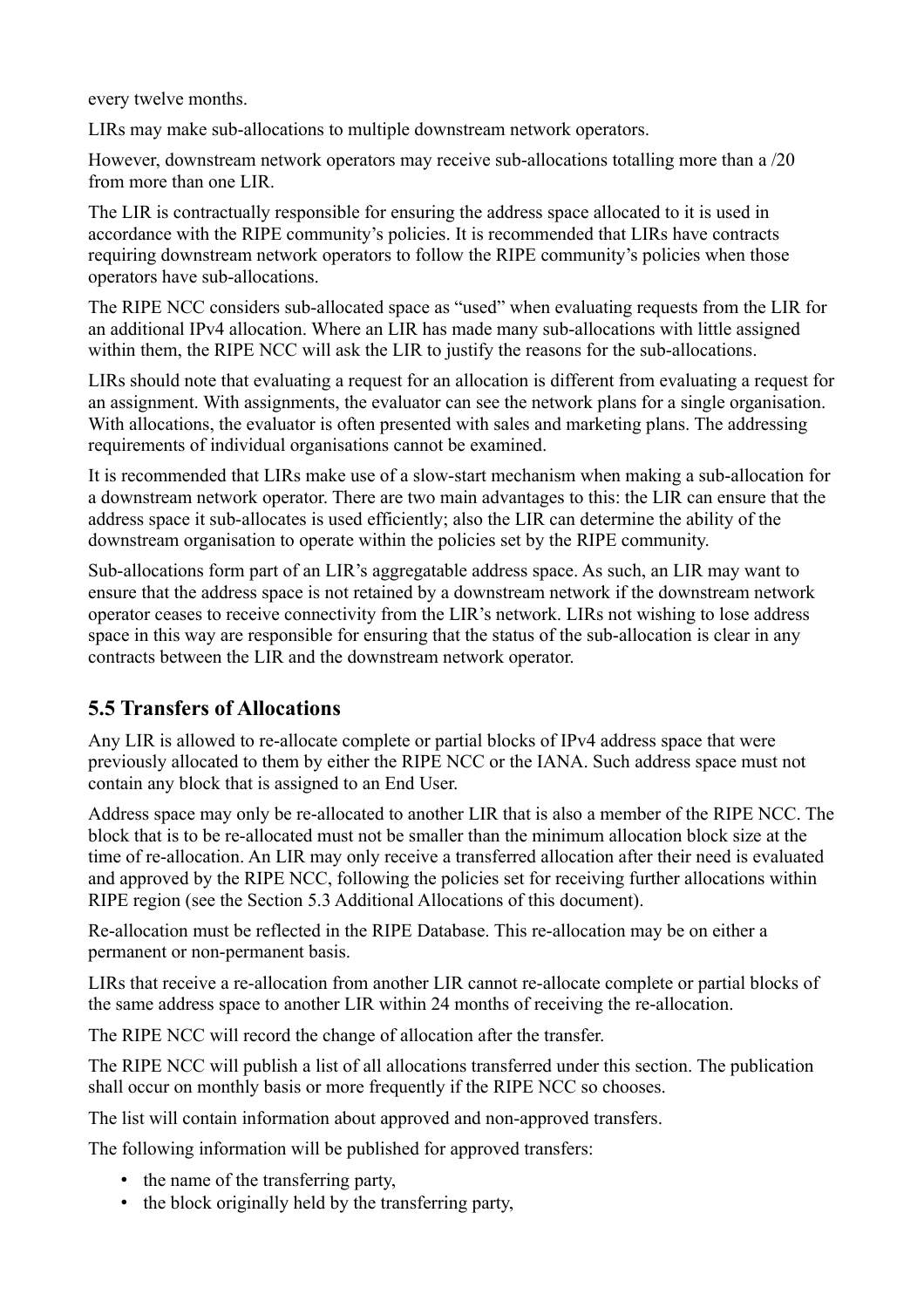- the name(s) of the receiving party or parties,
- each subdivided prefix (each partial block derived from that original block) transferred,
- the date each prefix was transferred.

Non-approved transfers will be published in an aggregate statistics. In the statistics the following information will be published

- the number of requested transfers not approved after the RIPE NCC's evaluation,
- the sum of the number of addresses included in the requested transfers.

Neither the blocks nor the organizations involved will be identified in these statistics.

Please note that the LIR always remains responsible for the entire allocation it receives from the RIPE NCC until the transfer of address space to another LIR is completed or the address space is returned. The LIR must ensure that all policies are applied.

Re-allocated blocks will be signed to establish the current allocation owner.

Re-allocated blocks are no different from the allocations made directly by the RIPE NCC and so they must be used by the receiving LIR according to the policies described in this document.

## <span id="page-5-0"></span>**5.6 Use of last /8 for PA Allocations**

The following policies come into effect as soon as RIPE NCC is required to make allocations from the final /8 it receives from the IANA. From then on the distribution of IPv4 address space will only be done as follows:

1. Allocations for LIRs from the last /8

On application for IPv4 resources LIRs will receive IPv4 addresses according to the following:

1. LIRs may only receive one allocation from this /8. The size of the allocation made under this policy will be exactly one /22.

2. LIRs receive only one /22, even if their needs justify a larger allocation.

3. LIRs may apply for and receive this allocation once they meet the criteria to receive IPv4 address space according to the allocation policy in effect in the RIPE NCC service region at the time of application.

4. Allocations will only be made to LIRs if they have already received an IPv6 allocation from an upstream LIR or the RIPE NCC.

2. Assignments to Internet Exchange Points

A /16 from the final /8 will be held in reserve for exclusive use by Internet Exchange Points. On application for IPv4 resources, an Internet Exchange Point (IXP) will receive one number resource (/24 to /22) according to the following:

- This space will be used to run an Internet Exchange Point peering LAN; other uses are forbidden.
- Organisations receiving space under this policy must be Internet Exchange Points and must meet the definition as described in section two of the RIPE document "IPv6 Address Space for Internet Exchange Points".
- IXPs holding other PI IPv4 space for their peering LAN (i.e. they are seeking a larger assignment), must return their old peering LAN resources back to this pool within 180 days of assignment.
- New Internet Exchange points will be assigned a /24. Internet exchange points may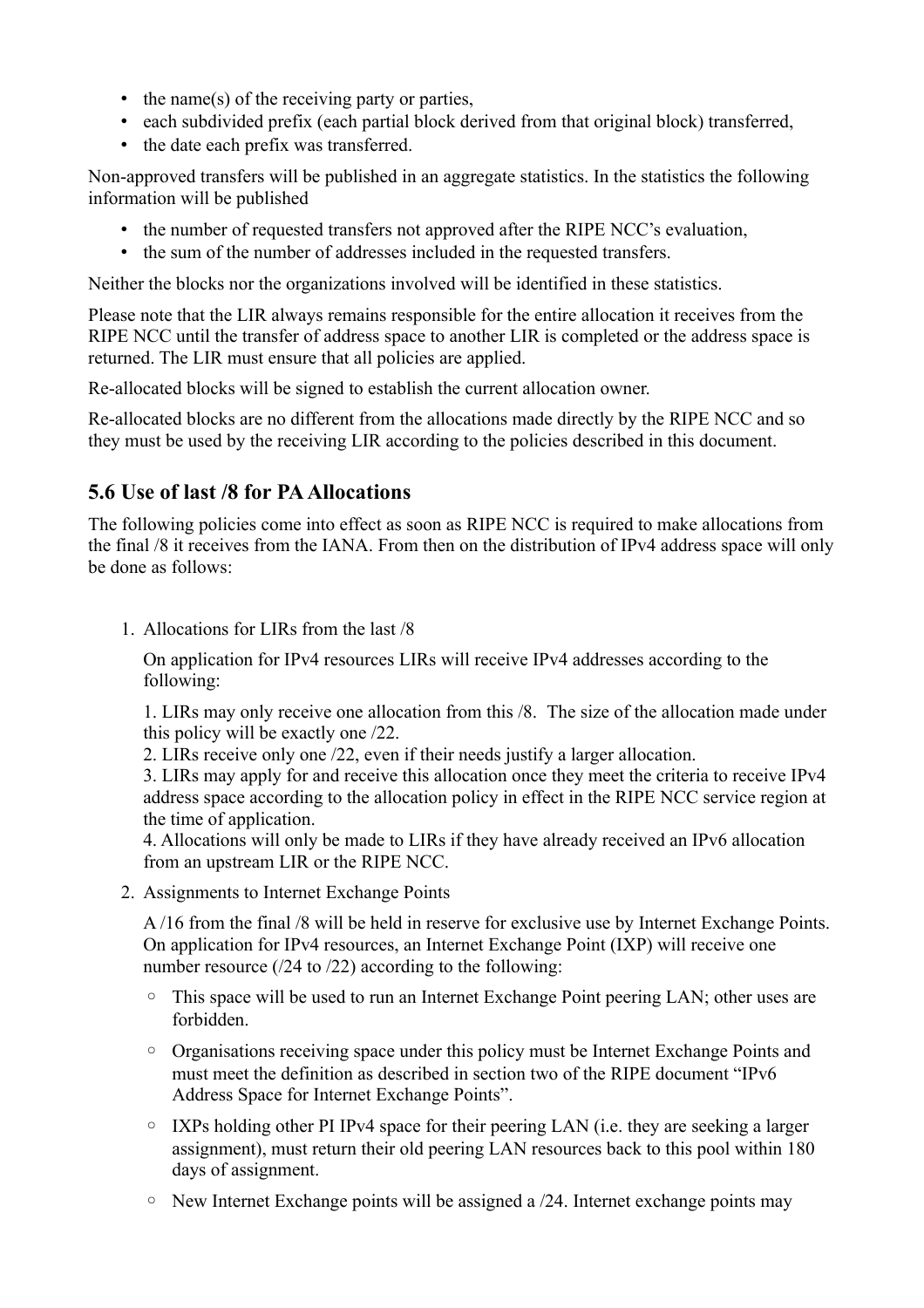return this /24 (or existing PI used as an IXP peering LAN) should they run out of space and receive a larger (/23, or /22 if utilisation requires) assignment.

- IP space returned by Internet Exchange Points will be added to the reserved pool maintained for Internet Exchange Point use.
- Assignments will only be made to IXPs who have already applied for, or received an IPv6 assignment for their peering LAN
- 3. Unforeseen circumstances

A /16 will be held in reserve for some future uses, as yet unforeseen. The Internet is a disruptive technology and we cannot predict what might happen. Therefore it is prudent to keep a /16 in reserve, just in case some future requirement makes a demand of it. In the event that this /16 remains unused at the time the remaining /8 covered by this policy has been distributed, it returns to the pool to be distributed as per clause 1.

4. Post-depletion Address Recycling

This section only applies to address space that is returned to the RIPE NCC and that will not be returned to the IANA but re-issued by the RIPE NCC itself.

- 1. Any address space that is returned to the RIPE NCC will be covered by the same rules as the address space intended in clause 1.
- 2. Minimum allocation sizes for the relevant /8 blocks will be updated if necessary
- 5. Insufficient address space

In case an allocation of a single /22 as per clause 1 can no longer be made, multiple allocations up to an equivalent of a /22 in address space will be made to fulfill a request.

## <span id="page-6-1"></span>**6.0 Policies and Guidelines for Assignments**

Conservation and aggregation are often conflicting goals. When the Internet Registry System goals are in conflict with the interests of individual End Users or service providers, careful analysis and judgement is necessary to find an appropriate compromise. The rules and guidelines in this document are intended to help LIRs and End Users in their search for equitable compromises.

Please note that LIRs must request approval from the RIPE NCC for assignments that are larger than the LIR's AW [\(Section 7.0\)](https://www.ripe.net/ripe/docs/ripe-582#bookmark25). LIRs are always welcome to approach the RIPE NCC for a second opinion on requests even if they fall within the LIR's AW.

## <span id="page-6-0"></span>**6.1 Documentation for Assignments**

In order to determine the address space requirements for a network, relevant information must be gathered. The details needed for justification of each End User organisation's assignments include the addressing requirements, network infrastructure and future plans. The current address space usage of the organisation should also be determined to ensure that an existing assignment is not duplicated.

This information is essential in making the appropriate assignment decisions. Balancing the overall goals of the Internet Registry System [\(Section 3.0\)](https://www.ripe.net/ripe/docs/ripe-582#bookmark3) with the requirements of the network in question is needed for every network. The level of detail is dependent on the complexity of the network. The LIR must ensure that the necessary information is complete before making an assignment.

The RIPE NCC provides forms for gathering the required information. The information requested in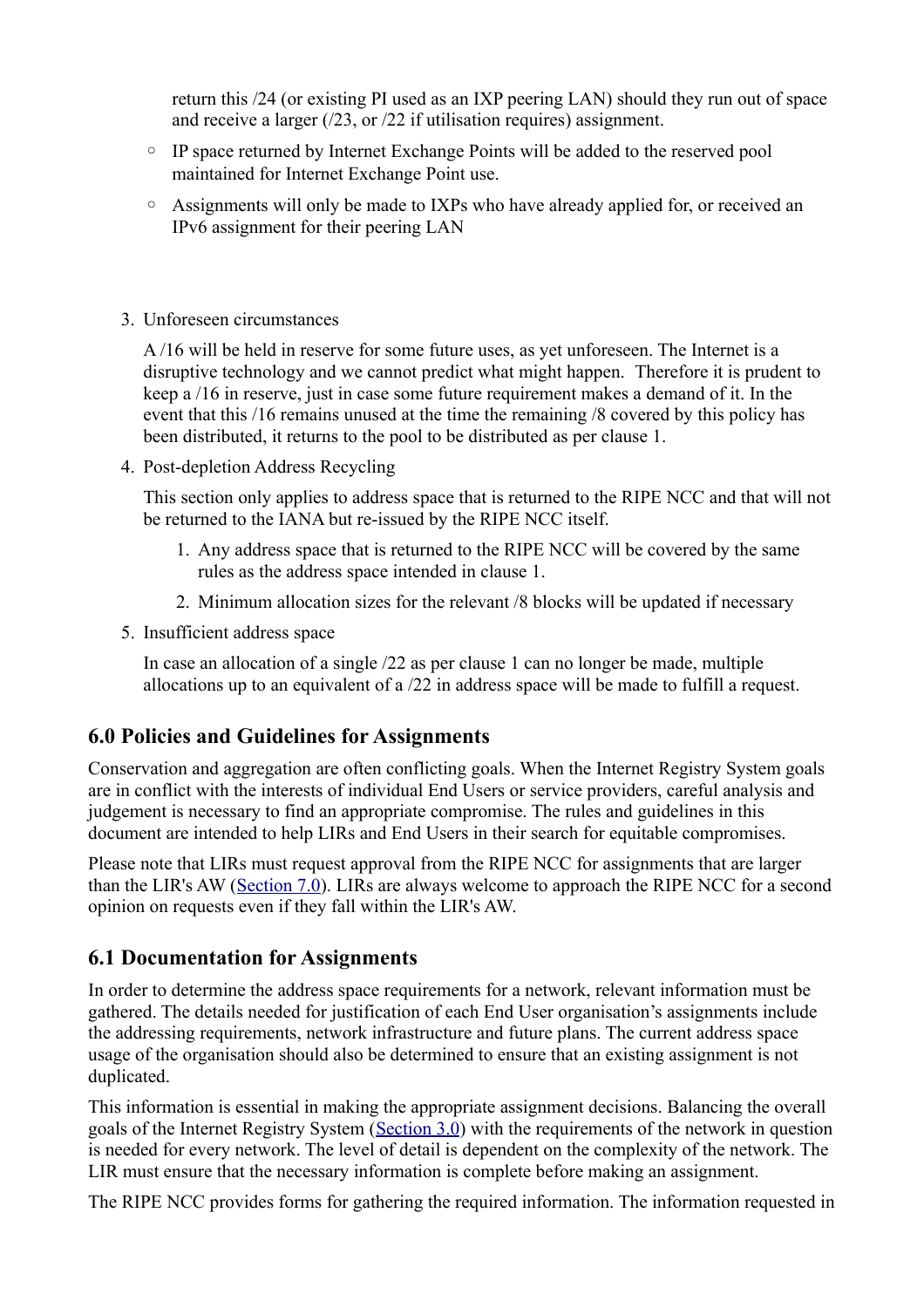the forms must be collected by the LIR. LIRs may use these forms for their customers' requests or develop their own forms. Local forms can be used if they record all the required data. This is very important when an LIR makes assignments using its AW.

If a request needs to be approved by the RIPE NCC or if information is required in the event of an audit, the information must be submitted on the version of the request form in place at the time of the assignment. The current versions of all request forms can be found at:

<http://www.ripe.net/ripe/docs/request-forms-supporting-notes>

## <span id="page-7-0"></span>**6.2 Network Infrastructure and End User Networks**

IP addresses used solely for the connection of an End User to a service provider (e.g. point-to-point links) are considered part of the service provider's infrastructure. These addresses do not have to be registered with the End User's contact details but can be registered as part of the service provider's internal infrastructure. When an End User has a network using public address space this must be registered separately with the contact details of the End User. Where the End User is an individual rather than an organisation, the contact information of the service provider may be substituted for the End Users.

An explanation of how to register objects in the database can be found in the "RIPE Database User Manual: Getting Started" found at:

<http://www.ripe.net/data-tools/support/documentation/getting-started>

## <span id="page-7-4"></span>**6.3 Utilisation Rates**

Assignments' immediate utilisation should be at least 25% of the assigned space. After one year, this should be at least 50% of the space unless special circumstances are defined.

Assignments may only be based on realistic expectations recorded in the documentation.

## <span id="page-7-3"></span>**6.4 Reservations Not Supported**

End Users are not permitted to reserve address space based on long-term plans. This violates the goal of conservation and fragments the address space when initial forecasts are not met. Evaluation of IP address space requests must be based on a demonstrated need. Unused, or inefficiently used address space assigned in the past should be used to meet the current request, or returned. Once an organisation has used its assigned address space, it can request additional address space based on an updated estimate of growth in its network.

## <span id="page-7-2"></span>**6.5 Administrative Ease**

The current rate of consumption of the remaining unassigned IPv4 address space does not permit the assignment of addresses for administrative ease. Examples of this include, but are not limited to, ease of billing administration and network management.

## <span id="page-7-1"></span>**6.6 Validity of an Assignment**

All assignments are valid as long as the original criteria on which the assignment was based are still valid and the assignment is properly registered in the RIPE Database. If an assignment is made for a specific purpose and that purpose no longer exists, the assignment is no longer valid. If an assignment is based on information that turns out to be invalid, the assignment is no longer valid.

For these reasons it is important that LIRs make sure that assignments approved by the RIPE NCC are properly registered in the database. The **inetnum** object or objects for approved assignments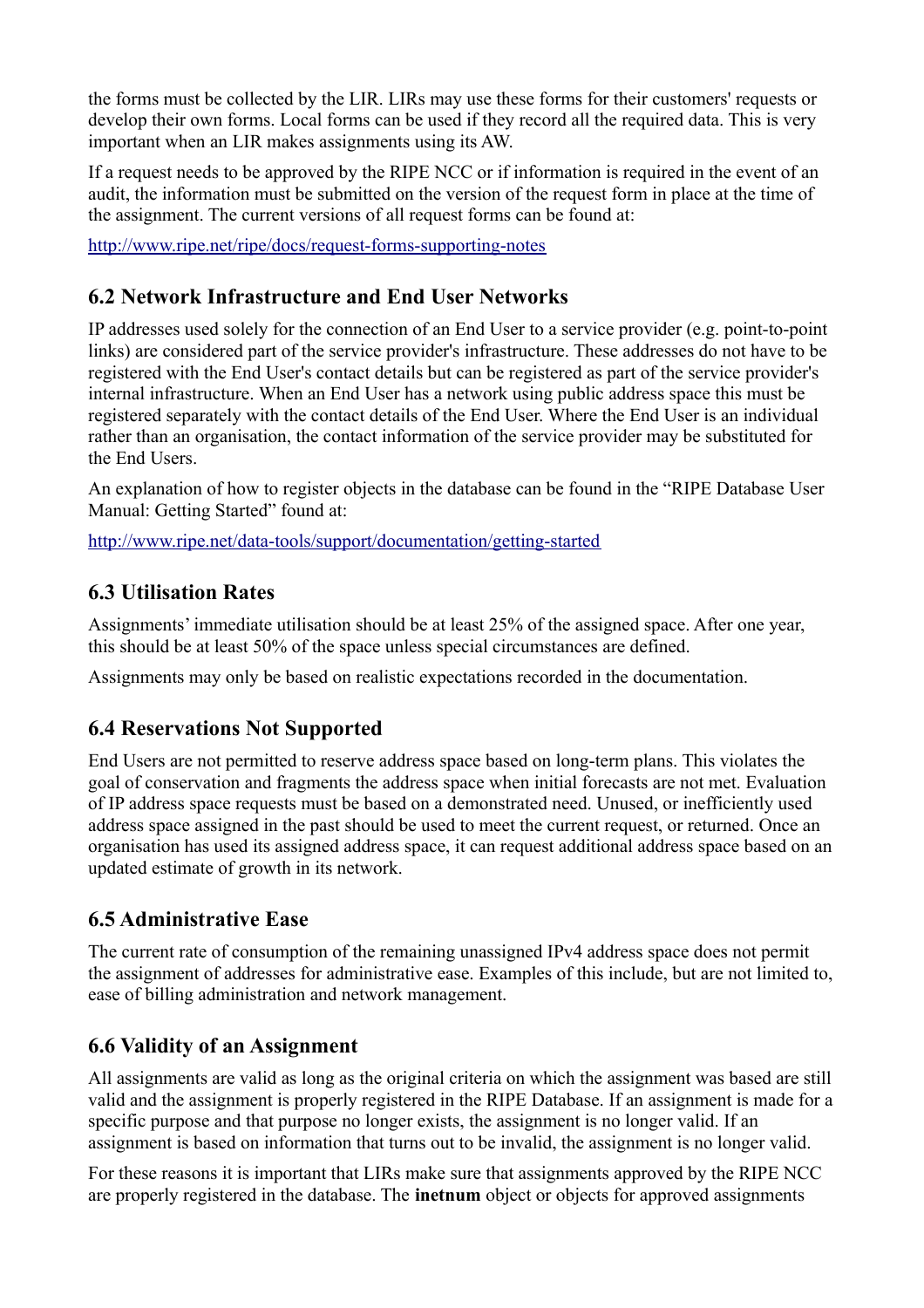must use the netname(s) approved by the RIPE NCC and not be larger than the approved size. Additionally, the date in the first "changed:" attribute must not be earlier than the date of the approval message from the RIPE NCC.

The RIPE NCC reviews assignments made by LIRs when evaluating requests for additional allocations (see [5.3\)](https://www.ripe.net/ripe/docs/ripe-582#bookmark10). It also runs consistency checks as part of the auditing activity requested by the community as described in the RIPE Document "RIPE NCC Audit Activity" found at:

<http://www.ripe.net/ripe/docs/audit>

## <span id="page-8-3"></span>**6.7 Efficiency**

Where large amounts of address space are assigned for a purpose that is often satisfied with smaller amounts (e.g. transient connections or virtual server hosting), the RIPE NCC may verify the existing usage before approving additional assignments.

## <span id="page-8-2"></span>**6.8 Renumbering**

In general, addresses can be replaced on a one-to-one basis. Valid assignments can be replaced with the same number of addresses if the original assignment criteria are still met. The addresses to be replaced must still be in use. End Users are required to submit a new request if more than half the original assignment is not in use. When the renumbering request exceeds the new LIR's AW (see [Section 7.0\)](https://www.ripe.net/ripe/docs/ripe-582#bookmark25) the request needs to be sent to the RIPE NCC for approval.

The RIPE community generally accepts that a period of three months is enough time to migrate a network to new address space. Where the End User wants to keep both assignments for more than three months, an agreement should be obtained from the RIPE NCC for the proposed time frame.

Once a network has been renumbered, the old assignment must be removed from the RIPE Database.

## <span id="page-8-1"></span>**6.9 Anycasting TLD and Tier 0/1 ENUM Nameservers**

The organisations applicable under this policy are TLD managers, as recorded in the IANA's Root Zone Database and ENUM administrators, as assigned by the ITU. The organisation may receive up to four /24 prefixes per TLD and four /24 prefixes per ENUM. These prefixes must be used for the sole purpose of anycasting authoritative DNS servers for the stated TLD/ENUM, as described in BCP126/RFC 4786 [\(http://www.ietf.org/rfc/rfc4786.txt\)](http://www.ietf.org/rfc/rfc4786.txt).

Assignments for authoritative TLD or ENUM Tier 0/1 DNS lookup services are subject to the policies described in the RIPE Document entitled ["Contractual Requirements for Provider](https://www.ripe.net/ripe/docs/contract-req) [Independent Resource Holders in the RIPE NCC Service Region"](https://www.ripe.net/ripe/docs/contract-req).

Anycasting assignments are registered with a status of 'ASSIGNED ANYCAST' in the RIPE Database and must be returned to the RIPE NCC if not in use for authoritative TLD or ENUM Tier 0/1 DNS lookup services via anycast any longer.

## <span id="page-8-0"></span>**6.10 Provider Independent IPv4 Assignments for Multihoming**

The RIPE NCC will assign additional IPv4 addresses to an End User in order to make the assignment size a multiple of a /24 if an End User demonstrates:

- the need for Provider Independent (PI) IPv4 address space; and
- the intent to announce this address space for the purpose of multihoming to two or more Autonomous Systems which the End User does not own or control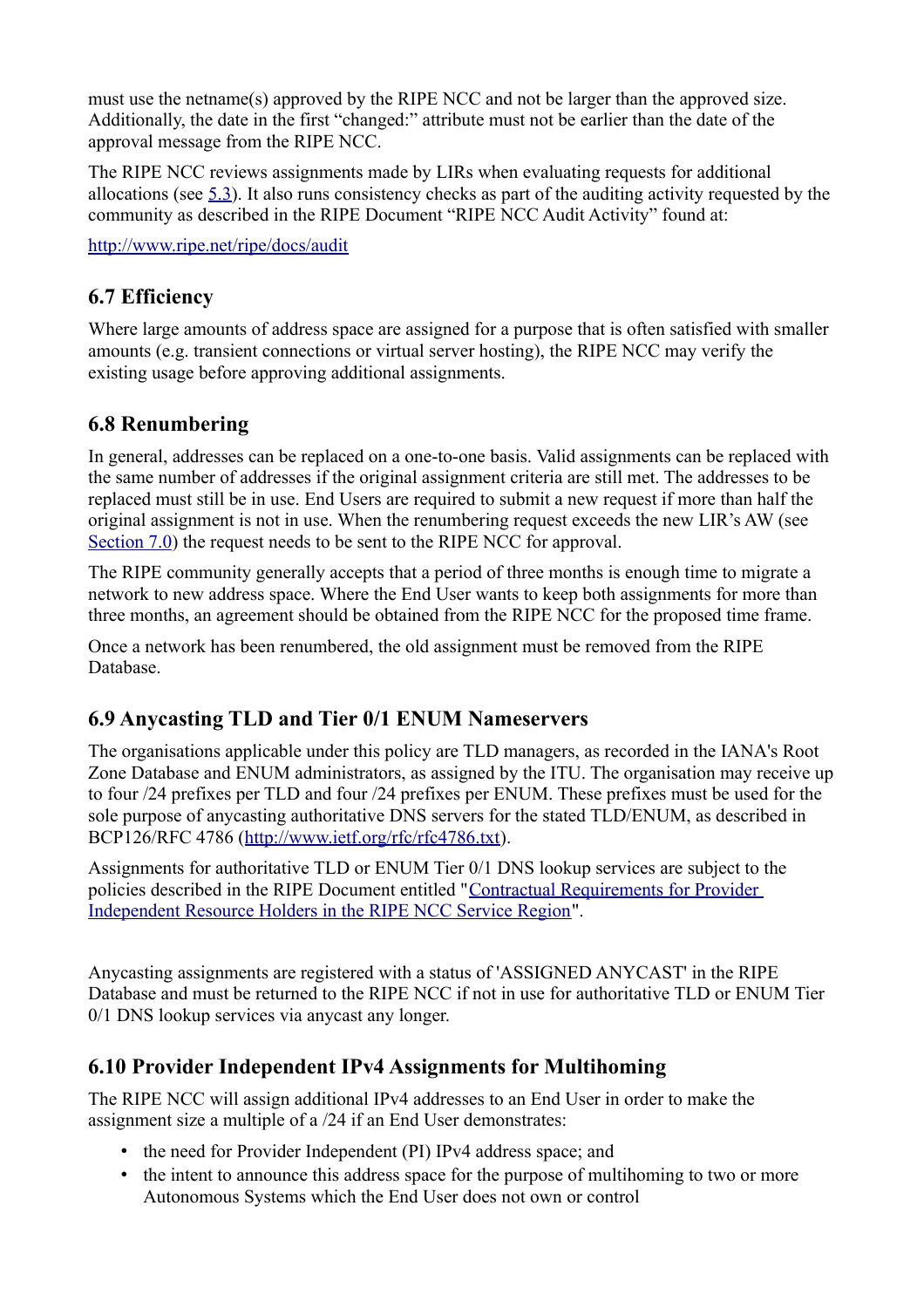Cumulatively, no more than 255 additional IPv4 addresses may be assigned to any particular End User for the purposes outlined above.

## <span id="page-9-0"></span>**7.0 Assignment Window**

An AW refers to the maximum number of addresses that can be assigned by the LIR without prior approval from the RIPE NCC, either to their own network or to an End User's network. The size of the AW is expressed in CIDR notation.

The AW policy was developed to achieve various levels of support based on the level of experience of the LIR. The RIPE NCC may review assignments made with the LIR's AW to ensure that the LIR is assigning address space according to the RIPE community's policies. This is important to assure the fair distribution of address space and to meet the goals of aggregation, conservation and registration. Documentation for assignments made with an AW need to contain the same information as in a completed request form found at:

<http://www.ripe.net/ripe/docs/request-forms-supporting-notes>

All new LIRs start with an AW of zero (0). Their AW will automatically be set to a /21 (2048 addresses) six months after receiving their first allocation. This means that all new LIRs need to request approval before making each assignment until their AW has been raised.

The AW is applied differently depending on whether the assignment is for an End User or for the LIR's infrastructure.

There is no constraint on how often the LIR uses its AW for its own infrastructure. These assignments may not exceed the LIR's AW. This means that an LIR with a /25 AW can make numerous individual /25 assignments to its own network infrastructure without having to send each request to the RIPE NCC. However, where a single assignment would exceed a /25 the LIR would need to request approval for that assignment from the RIPE NCC.

LIRs must specify which assignments to their own infrastructure have used the AW. Such assignments must have a "remarks:" attribute with the value <INFRA-AW> in the inetnum object registered in the RIPE Database. It is important that a separate "remarks:" attribute is used solely for this purpose.

An AW can be applied to an End User network once per 12-month period. This means an LIR or a downstream network operator as the user of a sub-allocation can make more than one assignment to an End User in any 12-month period but the total amount of address space cannot be larger than the LIR's AW. An LIR's AW is refreshed on the anniversary of an assignment. When an LIR has made several assignments to an organisation over the period of a year their AW for that organisation will be fully restored on the anniversary of the last assignment.

The LIR may only assign additional addresses to the same End User after approval from the RIPE NCC.

AWs are regularly reviewed by RIPE NCC staff. LIRs may approach the RIPE NCC for an evaluation of their AW six months after receiving their first allocation and at any time after that. Please note that LIRs are always welcome to approach the RIPE NCC for a second opinion on requests even if they fall within the LIR's AW.

As the proficiency of the LIR contacts increases, the size of their AW may be raised. This is determined based on:

- correctly completed documentation presented to the RIPE NCC
- good judgment shown in the evaluation of address space requests
- past assignments have been properly registered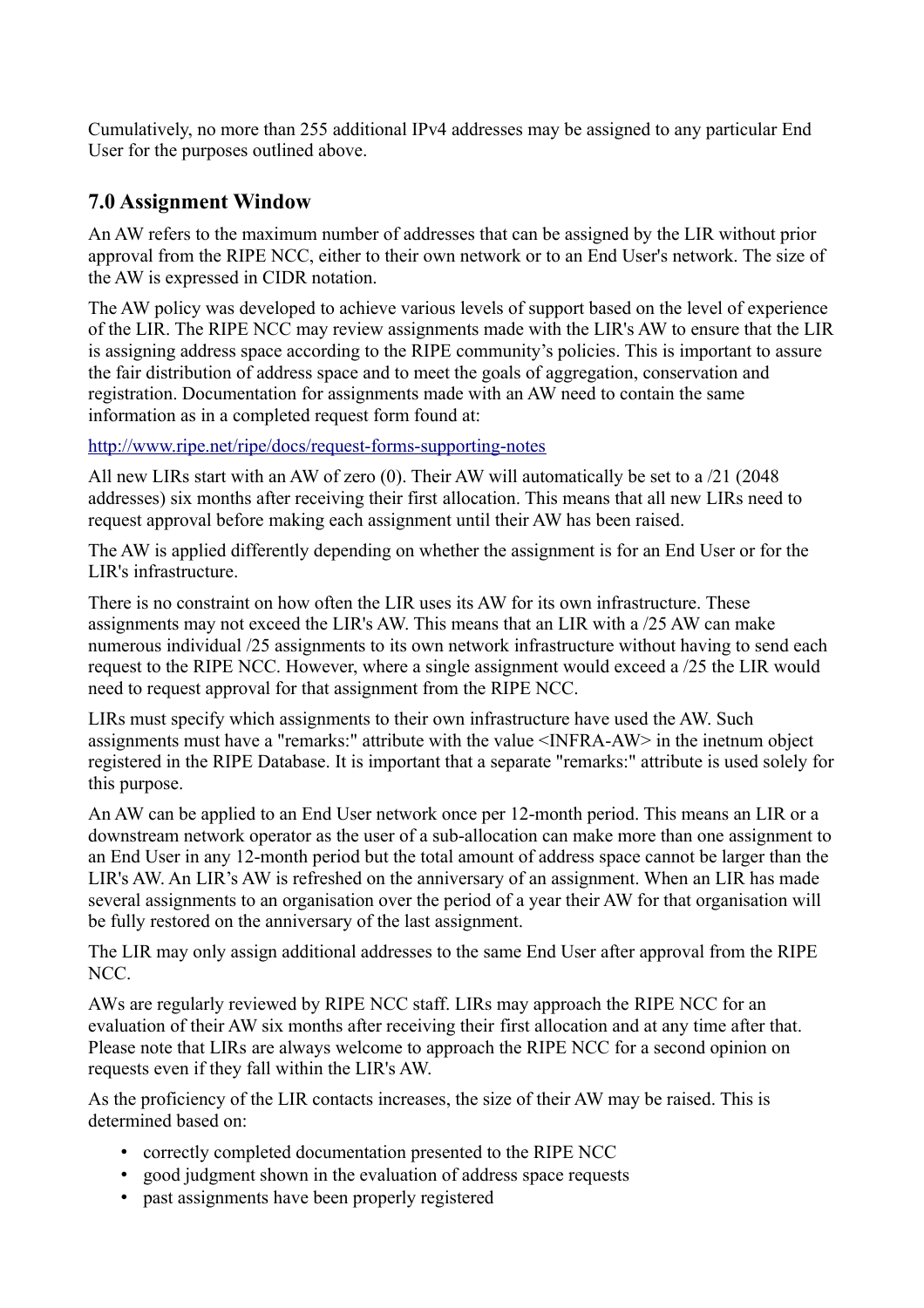An established LIR is responsible for training its new LIR contacts to handle address space assignments according to the policies described in this document and their procedures. Less experienced LIR contacts may make errors both in judgment and procedure. If errors happen repeatedly, the AW of the LIR may be decreased to prevent the LIR from making invalid assignments. The AW may again be increased based on the criteria stated above.

The AW may also be lowered after or during an audit if invalid assignments are noted.

# <span id="page-10-0"></span>**8.0 PA vs. PI Address Space**

LIRs are allocated PA address space. They sub-allocate and assign this to downstream networks. If a downstream network or End User changes its service provider, the address space assigned or suballocated by the previous service provider must be returned and the network renumbered.

In contrast, Provider Independent (PI) address space is assigned to End Users directly from the address pools managed directly by the RIPE NCC. PI space cannot be re-assigned or further assigned to other parties. PI address space can only remain assigned to a network as long as the criteria for the original assignment are maintained. Additionally, all new PI address space assignments are subject to the policies described in the RIPE NCC document entitled "[Contractual](http://www.ripe.net/ripe/docs/contract-req) [Requirements for Provider Independent Resources Holders in the RIPE NCC Service Region"](http://www.ripe.net/ripe/docs/contract-req).

As PI addresses are not assigned from LIR-allocated PA address blocks, they cannot be aggregated on the public Internet. Consequently, they are expensive to route, and therefore may not be globally routable. The use of PA address space should always be recommended.

LIRs must make it clear to End Users which type of address space is assigned. Clear contractual arrangements are recommended and are mandatory for PA space.

In the past, some LIRs assigned address space that was de facto aggregated but not formally PA because there were no clear contractual arrangements for termination of the assignment. LIRs must ask leaving customers to voluntarily release this address space upon termination of service. Where possible, LIRs should work to make contractual arrangements to convert PI addresses into PA addresses.

End Users requesting PA space should be given this or a similar warning:

*Assignment of this IP space is valid as long as the criteria for the original assignment are met and only for the duration of the service agreement between yourself and us. We have the right to reassign the address space to another user upon termination of this agreement or an agreed period thereafter. This means that you will have to re-configure the addresses of all equipment using this IP space if you continue to require global uniqueness of those addresses.*

End Users requesting PI space should be given this or a similar warning:

*Assignment of this IP space is valid as long as the criteria for the original assignment are still met and is also subject to the policies described in the RIPE NCC document entitled ["Contractual](http://www.ripe.net/ripe/docs/contract-req) [Requirements for Provider Independent Resources Holders in the RIPE NCC Service Region"](http://www.ripe.net/ripe/docs/contract-req).*

Assignment of address space does NOT imply that this address space will be ROUTABLE ON ANY PART OF THE INTERNET. It is expected that users will have to pay a premium for actual routing of PI addresses as opposed to PA addresses. It may eventually become impossible to get relatively small amounts of PI space routed on most of the Internet. We strongly suggest you contact any prospective service provider for information about issues related to service when using PI addresses.

LIRs will register the type of any assigned address space using the "status:" attribute of the **inetnum** object in the RIPE Database. The possible values of this attribute are:

• ALLOCATED PA: This address space has been allocated to an LIR and no assignments or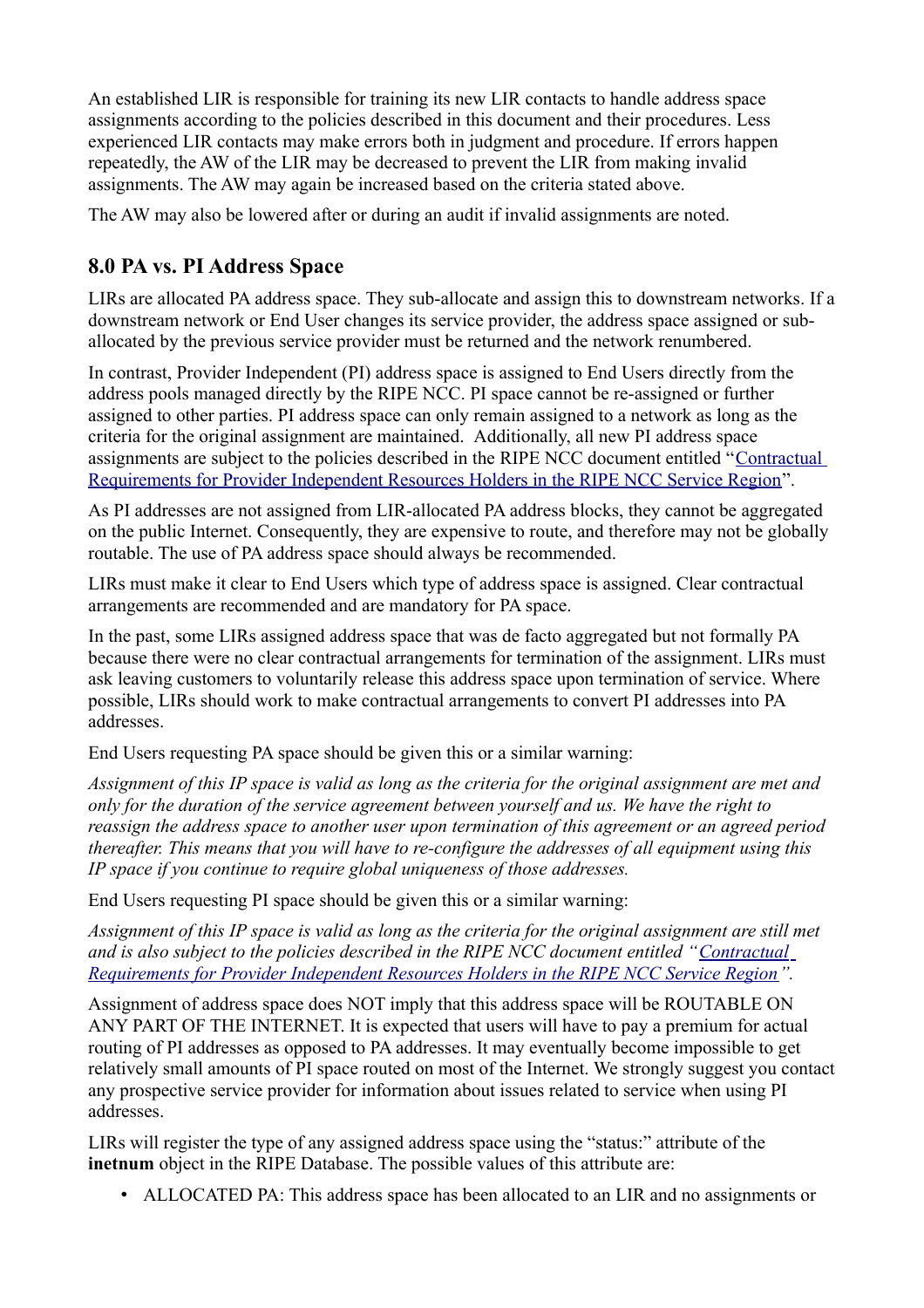sub-allocations made from it are portable. Assignments and sub-allocations cannot be kept when moving to another provider.

- ALLOCATED PI: This address space has been allocated to an LIR or RIR and all assignments made from it are portable. Assignments can be kept as long as the criteria for the original assignment are met. Sub-allocations cannot be made from this type of address space.
- ALLOCATED UNSPECIFIED: This address space has been allocated to an LIR or RIR. Assignments may be PA or PI. This status is intended to document past allocations where assignments of both types exist. It is avoided for new allocations. Sub-allocations cannot be made from this type of address space.
- SUB-ALLOCATED PA: This address space has been sub-allocated by an LIR to a downstream network operator that will make assignments from it. All assignments made from it are PA. They cannot be kept when moving to a service provided by another provider.
- LIR-PARTITIONED PA: This allows an LIR to document distribution and delegate management of allocated space within their organisation. Address space with a status of LIR-PARTITIONED is not considered used. When the addresses are used, a more specific **inetnum** should be registered.
- LIR-PARTITIONED PI: This allows an LIR to document distribution and delegate management of allocated space within their organisation. Address space with a status of LIR-PARTITIONED is not considered used. When the addresses are used, a more specific **inetnum** should be registered.
- EARLY-REGISTRATION: This is used by the RIPE Database administration when transferring pre-RIR registrations from the ARIN Database. The value can be changed by database users (except for ALLOCATED PA). Only the RIPE Database administrators can create objects with this value.
- NOT-SET: This indicates that the registration was made before the "status:" attributes became mandatory for inetnum objects. The object has not been updated since then. New objects cannot be created with this value. The value can be changed by database users.
- ASSIGNED PA: This address space has been assigned to an End User for use with services provided by the issuing LIR. It cannot be kept when terminating services provided by the LIR.
- ASSIGNED PI: This address space has been assigned to an End User and can be kept as long as the criteria for the original assignment are met.
- ASSIGNED ANYCAST: This address space has been assigned for use in TLD anycast networks. It cannot be kept when no longer used for TLD anycast services.

The creation of an **inetnum** object with a status of "ASSIGNED PA" or "ASSIGNED PI" is only possible if there is no less specific or more specific **inetnum** object with an "ASSIGNED" status.

Address space without an explicit type in the "status:" attribute is assumed to be PI. LIRs must clearly mark all new assignments in the RIPE Database with either "PA" or "PI" as appropriate.

The RIPE NCC no longer allocates PI address space. Consequently, many LIRs do not have PI allocations from which to make PI assignments. If an LIR has an End User that requires PI address space they are able to support them by sending these requests to the RIPE NCC on behalf of the End User. This support includes helping End Users prepare a properly documented request. The RIPE NCC will make PI assignments when justified.

# <span id="page-11-0"></span>**9.0 Record Keeping**

All documentation related to an IP address request and sub-allocation or assignment must be maintained by the LIR for future reference. This data is needed for the evaluation of subsequent requests for the same organisation, for audits by the RIR, and for the resolution of any questions